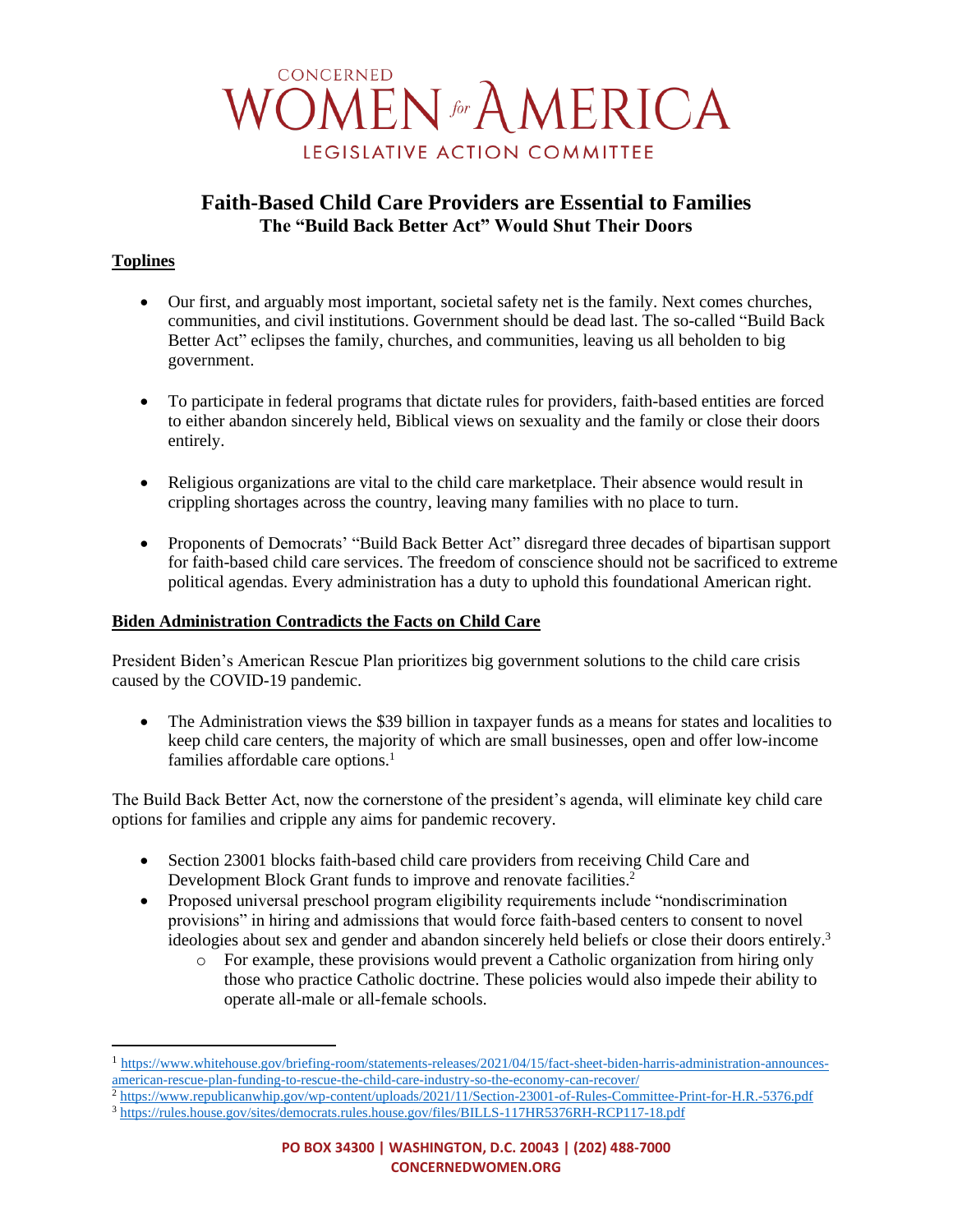o Today, the Left labels any remotely traditional organization espousing Biblical values as discriminatory.

In 2020, 31% of working-parent households used center-based care, and 53% of these families used one affiliated with a faith organization.<sup>4</sup> **The Build Back Better Act's targeting of faith-based providers would result in crippling shortages across the country.**

#### **History of Faith-Based Child Care**

The earliest American child care institution on record was a nursery founded in 1789 under the Philadelphia House of Industry, a community development initiative led by Quaker women.<sup>5</sup>

During the Progressive Era (1890s-1920s), churches and synagogues funded neighborhood nurseries for children in growing settlements of European immigrants. This engagement grew after World War II.<sup>6</sup>

As more mothers entered the paid labor market in the 1970s and 1980s, houses of worship moved to fill the child care void. The National Council of Churches launched the Child Care Project in 1980.<sup>7</sup>

Today, we are unable to accurately quantify the number of vital faith-based child care providers in the U.S. A national survey has not been conducted in nearly 30 years.

## **Child Care and Development Block Grant Background**

The Child Care and Development Block Grant (CCDBG) was developed in 1990 "to assist States in delivering high-quality, coordinated early childhood care and education services to maximize parents' options and support parents trying to achieve independence from public assistance."<sup>8</sup>

- The CCDBG Act authorized the Child Care and Development Fund (CCDF), a federal and state partnership program providing financial assistance to low-income families to access child care.
- In FY 2019, the CCDF served approximately 1.4 million children and 857,700 families per month.<sup>9</sup>

The CCDBG Act requires local and regional resource and referral organizations to provide parents with information on the full range of options available, **including faith-based and community-based child care providers.**<sup>10</sup>

• Since its inception, CCDBG has encouraged public-private partnerships with faith-based and community-based child care providers under its "charitable choice" provisions to increase the supply and quality of services in the states.<sup>11</sup>

Parents may utilize a child care subsidy certificate to offset the cost of an enrollment slot at the program they choose.

<sup>4</sup> <https://bipartisanpolicy.org/report/faith-based-child-care/>

<sup>5</sup> <https://www.pewforum.org/2001/03/14/sacred-places-civic-purposes-child-care-conference/>

<sup>6</sup> Ibid.

<sup>7</sup> <https://www.baylor.edu/content/services/document.php/146796.pdf>

<sup>8</sup> <https://www.acf.hhs.gov/sites/default/files/documents/occ/ccdbgact.pdf> (Page 1)

<sup>9</sup> <https://www.acf.hhs.gov/occ/fact-sheet/characteristics-families-served-child-care-and-development-fund-ccdf-based>

<sup>10</sup> <https://www.acf.hhs.gov/sites/default/files/documents/occ/ccdbgact.pdf> (Page 15)

<sup>&</sup>lt;sup>11</sup> [https://www.caplaw.org/resources/articlesbytopic/FederalGrantLaw/CAPLAW\\_FaithBased\\_NPRM\\_Sept2015.pdf](https://www.caplaw.org/resources/articlesbytopic/FederalGrantLaw/CAPLAW_FaithBased_NPRM_Sept2015.pdf)